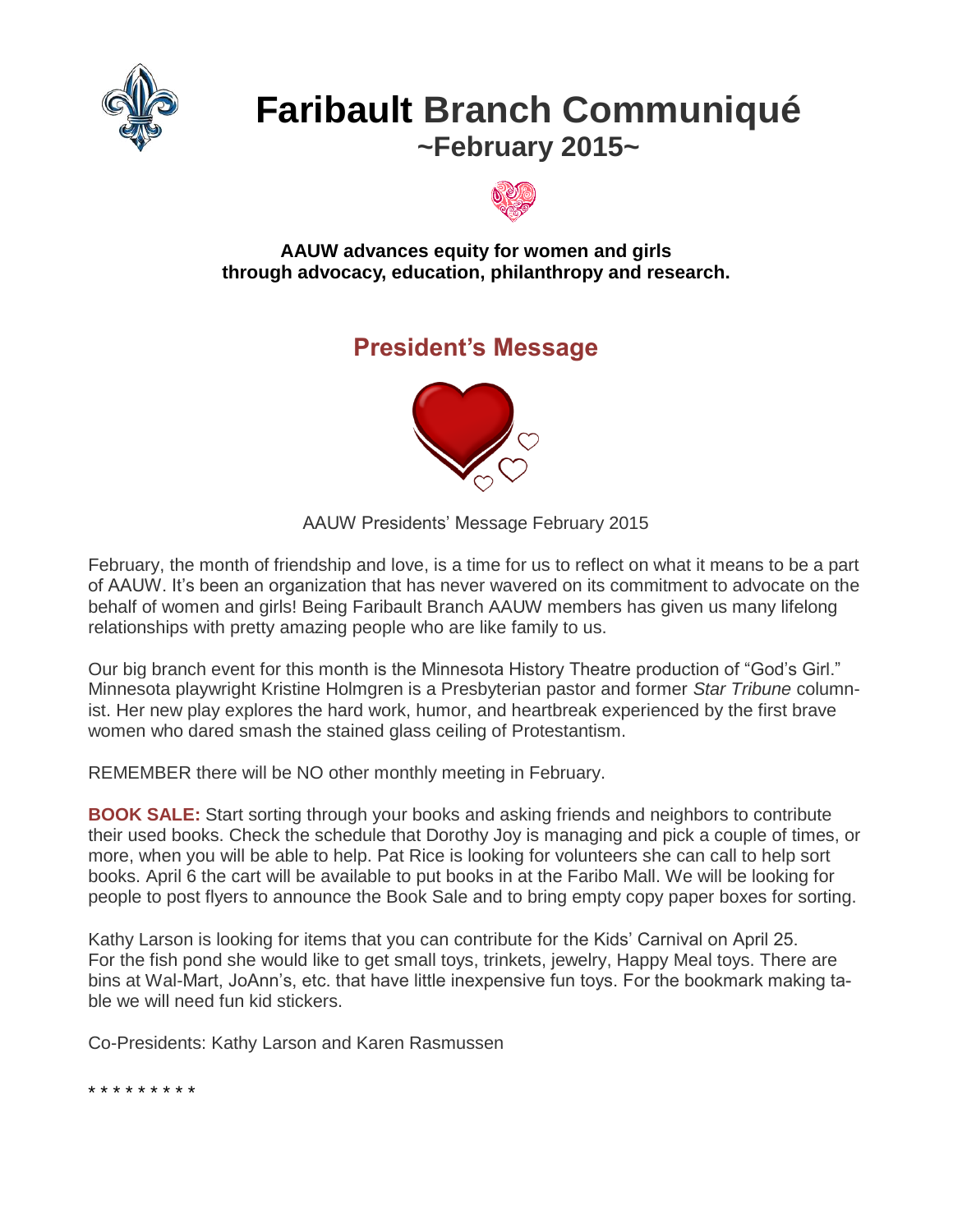#### **February Meeting:**

**God's Girl,** Feb. 15. See below for details

\* \* \* \* \* \* \* \* \* \*





#### **SECRETARY'S REPORT FARIBAULT AAUW BRANCH MEETING January 26, 2015**

Kathy Larson, President, called the meeting to order at 6:30 pm at the District One Allina conference room. Kathy announced that her husband had recently been diagnosed with Stage 4 bile duct cancer and will be starting chemo so asked us to bear with her.

A brief recap of the December Christmas Party meeting had been printed in the newsletter. Julie Olson announced that her phone number has changed to 507-334-5488 and can be reached at that number by either landline or cell. The LAF Silent Auction netted \$213. She reported that the treasury has been declining with recent large expenditures, including 2-\$1000 scholarships. For budgeting purposes for next year, we may need to look at not offering two large scholarships, plus the \$1000 SCC named scholarship, pending results of our Book Sale and Halloween Breakfast. Last year we had 2 large memorial donations (Karen Johnson and Pat Tuma) which covered most of the extra scholarships we have awarded. We currently have about \$3300 in the treasury.

The **Book Sale** is scheduled for April 23-28. Dorothy Joy passed around a sign-up sheet for scheduling workers. Pat Rice will pick some days for sorting and ask for helpers. Space is limited at the church's storage facility and not more than three or so can be there at a time. Three estates have donated books which all need to be sorted, plus all the other drop-off donations. Books can be dropped off at the Mall starting April 6. A sign-up sheet for workers from 10-2 pm was passed around for the Children's Day Kids' Carnival on April 25. Also on April 25 will be the Tri-Branch Luncheon in Northfield. Pat Fuchs is researching disposal of books. We do not know yet which location we will be in at the Mall. Pat Rice and Kathy Larson are to be guests on KDHL's "AM Minnesota" on April 17 at 9:30 a.m. to promote our Book Sale and 90th Anniversary.

At the Board meeting preceding the Branch meeting, we recapped the Book Sale meeting that was Jan. 14. Emily Nesvold will be doing publicity, e.g., TV's, Life and Times, Calendar of Events, and checking with Shattuck-St. Mary's for students that need volunteer hours to help with the Kids' Carnival or other times. Gloria Olson is making bookmarks for people to pass out and have at the library, Coffee Shop, etc. with dates and hours. Ruth Hildebrandt is making up the flyers for posting. Dorothy Joy is managing the work schedule. Kathy Larson is spearheading the Kids' Carnival activities and children's book corner. She is also making 2 sandwich boards and has the other signs all prepared for setting up around town that say "Book Sale Today at Faribo Mall." She will also get the shelves that we use. Pat Rice will check with Sentence to Serve about helping to move the books to and from storage.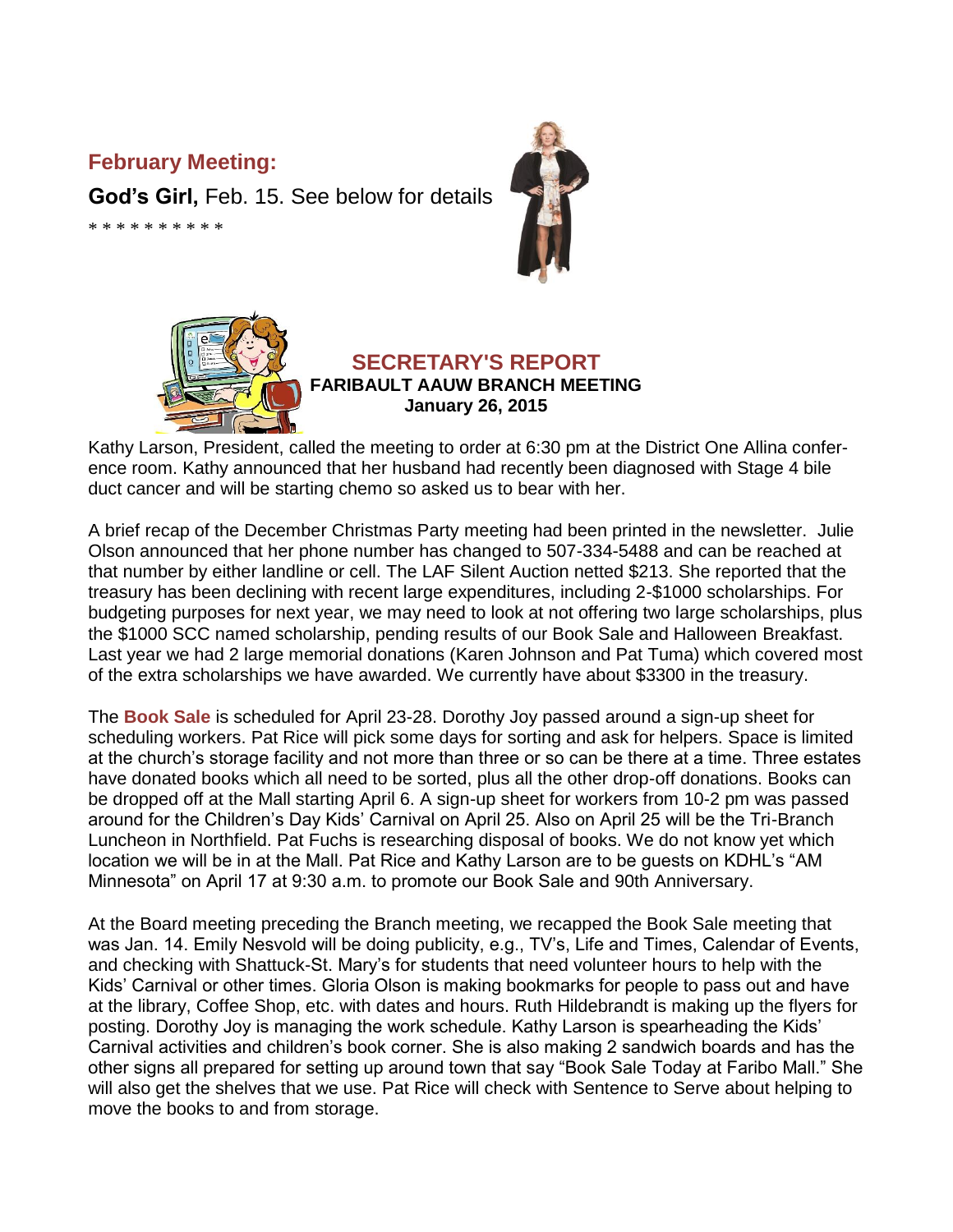Ruth Hildebrandt announced that she is putting together two baskets of books for the Ruth's House Gala Silent Auction on Feb. 14. Pat Rice is assisting finding books as she is sorting.

A sign-up sheet and money envelope was passed for those interested in going to *God's Girl* on Feb. 15. The minimum number was reached to get the group rate of \$22. It was decided to meet at the Trucker's Inn at 12:30 to carpool. We are looking for drivers. Whether we eat out in Burnsville at the Chianti Grille or come back to Faribault to eat will be contingent on the weather. Kathy will check the forecast and make reservations if weather forecast is favorable.

The March meeting will be a video, *The Invisible War,* about sexual assaults on female service members. The American Legion Auxiliary has been invited. It was also suggested to invite Erica Staab and any other Hope Center staff.

The April 27 meeting will feature a Minnesota author and will be held at the Bachrach Loft. Further details will be announced later.

Newsletter articles are due Feb. 7th to Emily Nesvold.

Emily Nesvold made a plea for more "Likes" on Facebook. She requested that children, grandchildren, etc. "Like" us if a member didn't feel comfortable doing so. Type "aauw faribault" in the Facebook search box and hit "like." In the past year there have been 10 likes (now 12). All the meeting notices are posted there. Our web address is: <http://faribault-mn.aauw.net/>

The Shape-the-Future New Member Dues was reviewed by Karen Rasmussen. For new members joining after March 15 until Dec. 31, the National AAUW assesses half of the yearly dues of \$49, or \$24.50. So with State (\$9) and Faribault (\$10) dues, the total is \$43.50 for membership through June 30, 2016 (\$68 for current members). In addition, for every 2 new members that join with the reduced dues, the Branch is awarded 1 free National membership worth the \$49, up to 5 free memberships. The Branch can use these free memberships however they chose.

Kathy Kasten is looking for members interested in writing articles for the *Faribault Daily News* for Women's History Month in March. Anyone that would like to take this opportunity is asked to meet at the Rice Co. Historical Center on Thursday, January 29 at 3:15 p.m. to have access to the historical records.

The Book Club will meet at Perkins on Feb. 17 at 6 p.m. to order dinner or 6:30 for dessert/discussion. The book about friendship is entitled **Astrid and Veronika**. The March meeting will also be held there on March 17.

Thanks was given to Karen Rasmussen for a successful "Gallery on the Go" event held Jan. 17 for new member recruitment. There were 22 in attendance: 10 members and 12 guests with some guests interested in joining. Three were introduced at tonight's meeting: Kirsten Grunnet, Christy Dore and Suzie Olson. We discussed that it would be fun to make this an annual affair in Jan. as it was a nice break for those who don't leave in the winter, the treats were good and fellowship enjoyed, plus an original piece of artwork to take home.

The May meeting will be held at the Hutchinson House on the 18th. With a show of hands, it was decided to have the usual potluck picnic rather than having a meal catered. Betty Harmsen is looking into ordering a cake in observance of our 90th anniversary and inviting previous scholar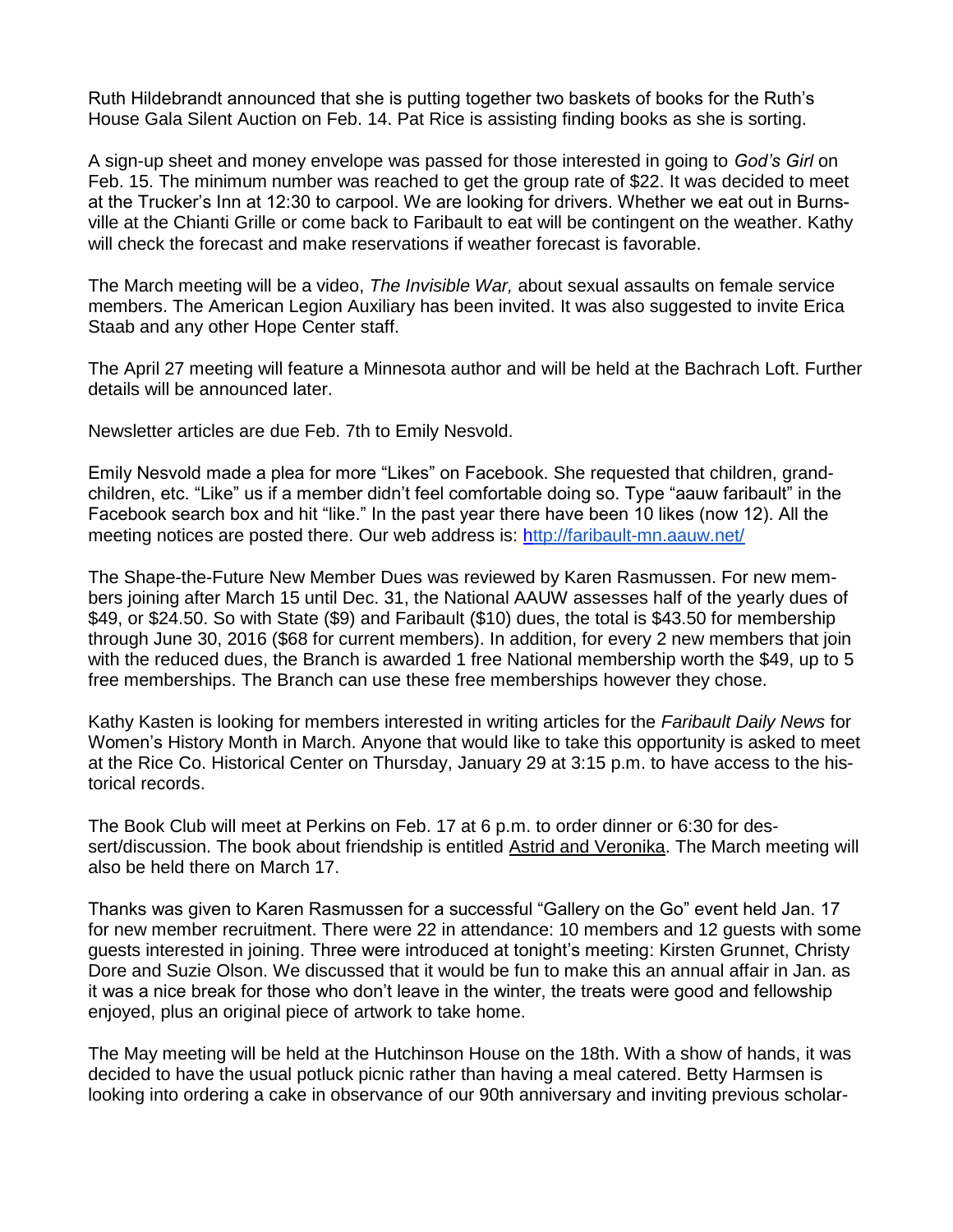ship winners and presidents. Ella Hutchinson was Faribault AAUW's first president, whose fatherin-law's brother was the original owner of the Hutchinson House.

We adjourned to have treats and enjoy the program presented by Emily Nesvold. Emily had traveled to Peru and had us intrigued with the animals, the Amazon and the activities she participated in while visiting her niece in the Peace Corps with her sister.

The treat servers for tonight were Diane Hagen and Pat Rice with Pauline Schreiber bringing coffee. It is working good to have 2 bring treats and one provide coffee since the hospital doesn't provide it for us anymore.

Karen Rasmussen Acting Secretary for Gloria Carter There was no business meeting in March. Members attended a play at the Minnesota History Theatre.

\* \* \* \* \* \* \* \* \* \*

### **TREASURER'S REPORT**

January 31 account totals: Checking \$510.95, Savings \$3,422.34. No big news this month.

Julie Olson, Treasurer \* \* \* \* \* \* \* \* \* \*





#### **CARPOOLING FOR "GOD'S GIRL"**

 First, we need drivers. We have just one so far who can take four others besides herself. There are 15 who are going. Please call Pauline at 334-9598, if you can drive.

**LEAVE TIME:** 12:30 p.m. from Trucker's Inn west side. (Parking next to Hwy. 21.) Sunday, Feb. 15. The performance is at 2 p.m.

Some may not be aware, but the playwright for "God's Girl" is the main

character in the play, Kristine Holmgren, who became a Presbyterian minister in the late 1970s. Her play about "daring to smash the stain glass ceiling" should be very good.

 We plan to eat after the play at either an Italian grill in Burnsville or the Thai Restaurant in Faribault, depending on the weather.

 For those 15 who signed up, if for some reason you are driving on your own and not carpooling, let Pauline know.

#### **Book Club**



This month's book was *Astrid and* Veronica, by Linda Olsson. We will meet Feb. 17, at Perkins. Please arrive at 6:00 pm if you wish to eat dinner and at 6:30 pm for dessert and discussion.